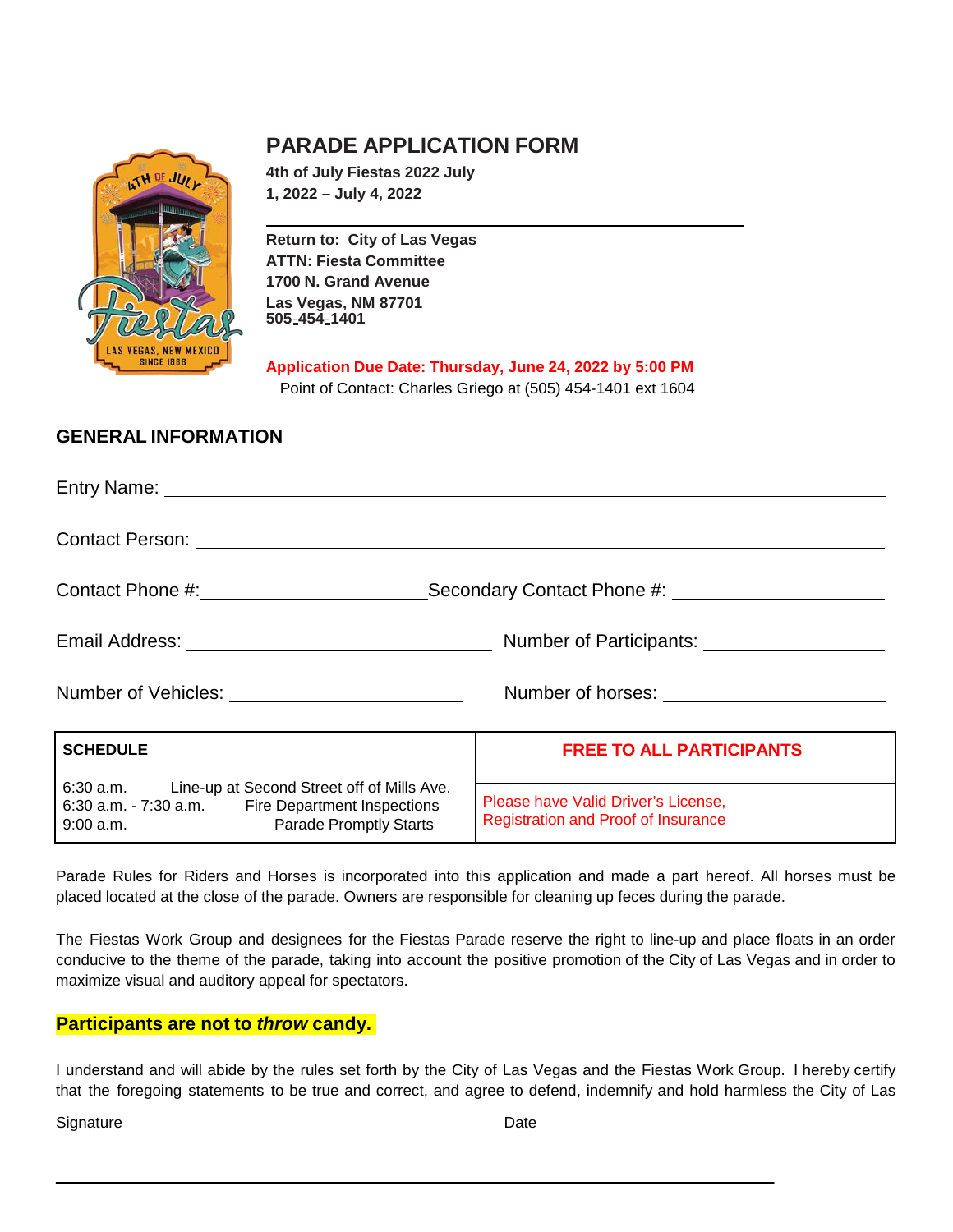Vegas, its City Council, officers, agents, employers and volunteers from and against any and all losses, claims, damages, liability such claim or suit arising or in any manner connected to the requested activity.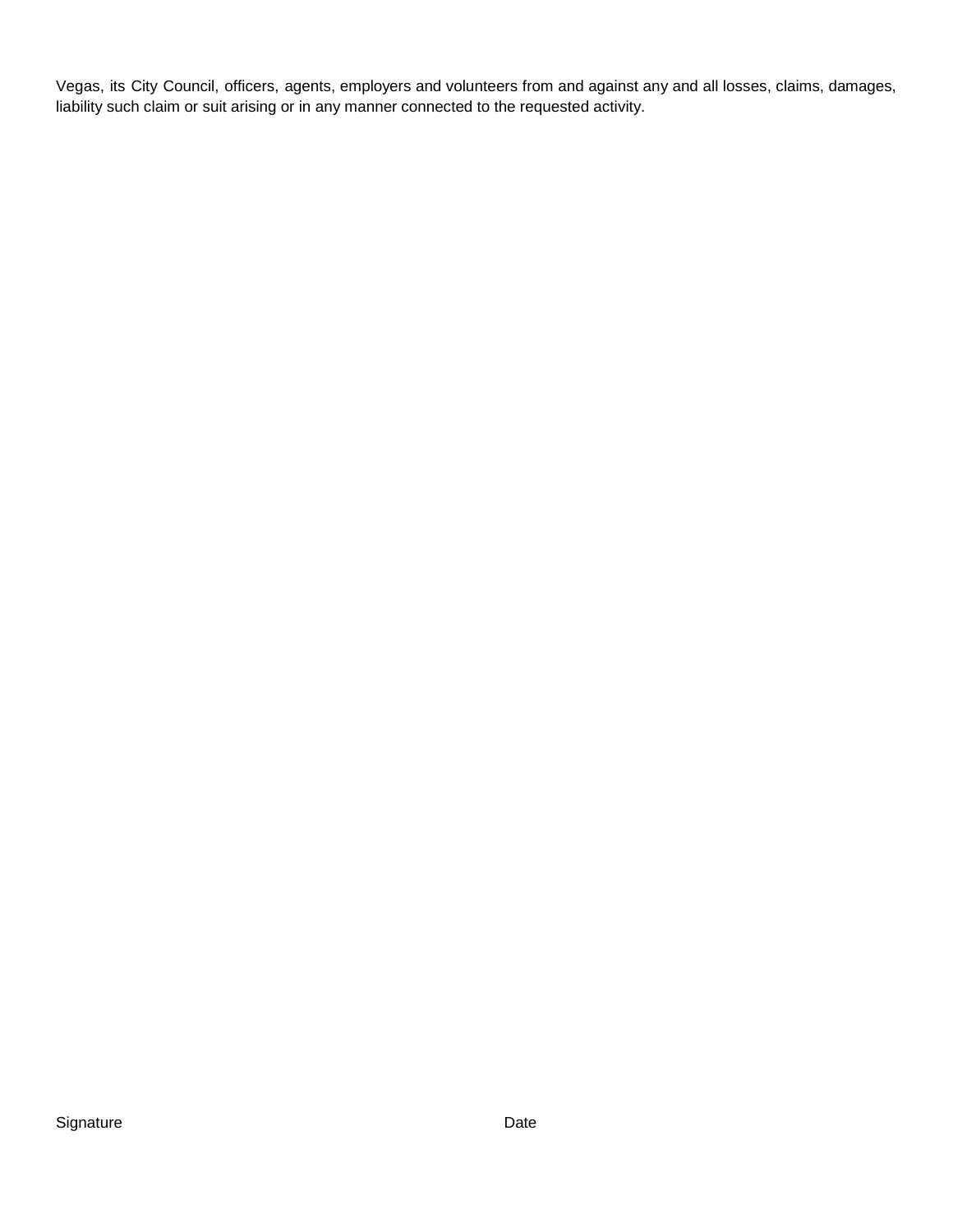#### **Parade Rules**

- 1. All riders **MUST** be registered to participate in the parade.
- 2. All riders **MUST** display registration ID, as determined by the Fiestas Work Group.
- 3. Riders 10 years old and under **MUST** be either ground lead or be tethered to an adult riders horse.
- 4. Zero tolerance towards "Alcohol" will be exercised. Riders suspected of drinking or found to have alcohol in their possession will be removed from the parade. Possible seizure/impoundment of the horse and municipal citation will be issued.
- 5. All riders will strictly control their horses. No reckless behavior will be tolerated.
- 6. All riders will remain where assigned within the parade. Any riders found moving either up or down the parade line will be removed from the parade. Possible seizure/impoundment of the horse and municipal citation will be issued.
- 7. No horses will be allowed in the plaza park area. Horses should be secured within their horse trailer and removed from the park area as soon as possible.
- 8. All riders will follow all parade rules, as determined by the Fiesta Oversight Committee.
- 9. No ATV's will be allowed unless it is used to pull a trailer.
- 10. All bicycles riders under the age of 18 must wear a helmet.
- 11. **DO NOT THROW CANDY!!** Candy will not be allowed to be thrown from any vehicle in the parade.
- 12. Generators must be adequately and safely anchored to float and inspected by the City of Las Vegas Fire Department prior to parade participation. Participants must adhere to all safety requests made by the City of Las Vegas Fire Department, Police Department and Fiesta Oversight Committee.
- 13. All generators must be filled before the beginning of the parade. No filling of generators will be allowed during the parade.
- 14. Children must be well secured and away from generator.
- 15. Be on time.
- 16. The Fiestas Work Group and designees for the Fiestas Parade reserve the right to line-up and place floats in an order conducive to the theme of the parade, taking into account the positive promotion of the City of Las Vegas and in order to maximize visual and audio appeal for spectators.

Phone: Note: 2008 and 2008 and 2008 and 2008 and 2008 and 2008 and 2008 and 2008 and 2008 and 2008 and 2008 and 2008 and 2008 and 2008 and 2008 and 2008 and 2008 and 2008 and 2008 and 2008 and 2008 and 2008 and 2008 and 20 Name of Float: Name of Float: Owner: Address: Andreas Address: Address: Address: Address: Address: Address: Address: Address: Address: Address: Address: Address: Address: Address: Address: Address: Address: Address: Address: Address: Address: Address: Address